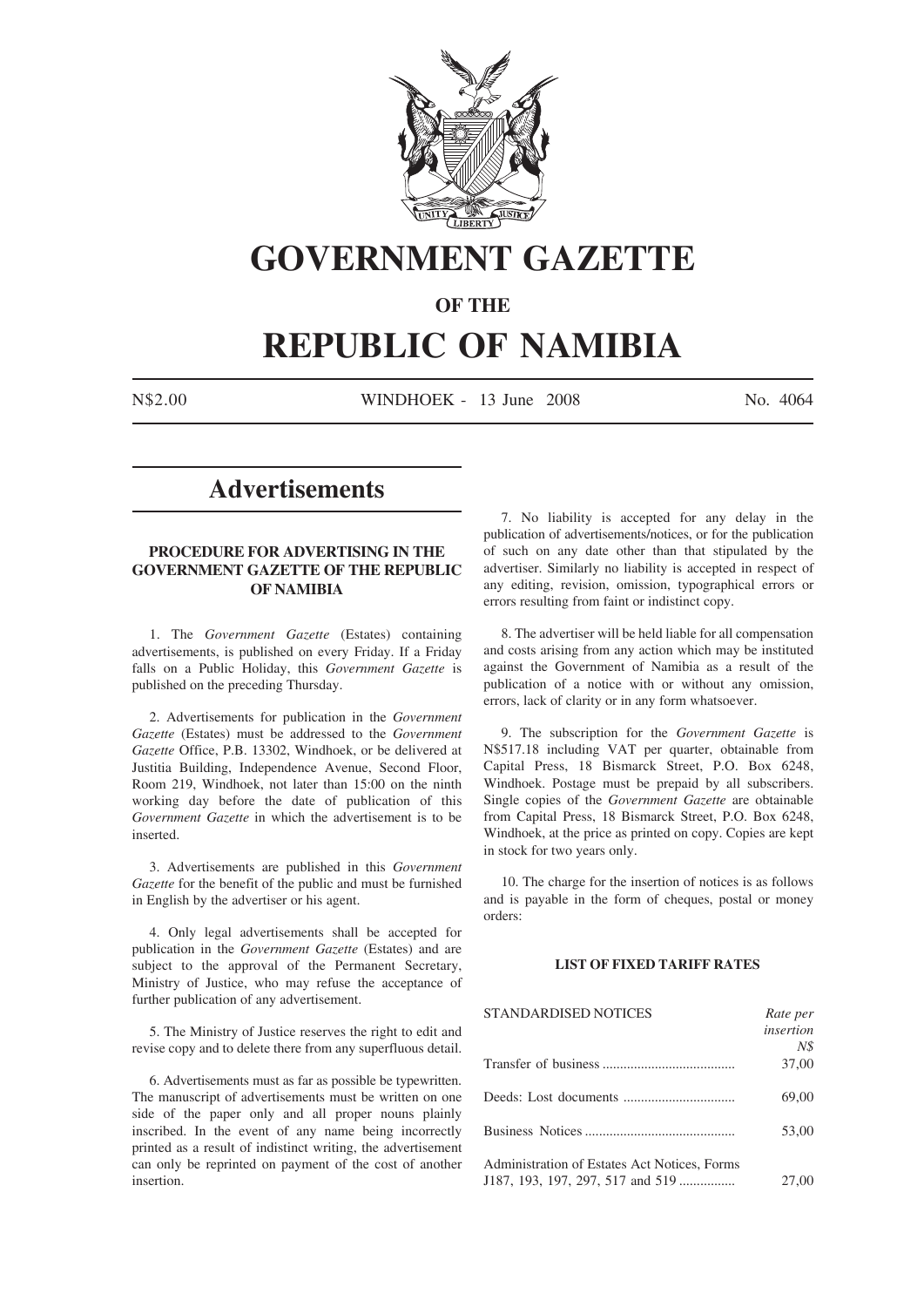|                                                                                                                                                                                                          | 48,00  |
|----------------------------------------------------------------------------------------------------------------------------------------------------------------------------------------------------------|--------|
| N.B. - Forms 2 and 6 - additional statements according<br>to word count table, added to the basic tariff.                                                                                                |        |
| Change of name (two insertions)                                                                                                                                                                          | 333,00 |
| Naturalisation notices (including a reprint for                                                                                                                                                          | 27,00  |
| Unclaimed moneys - only in the Government<br>Gazette, closing date 15 January (per entry of                                                                                                              | 13,00  |
|                                                                                                                                                                                                          | 53,00  |
|                                                                                                                                                                                                          | 27,00  |
| <b>NON-STANDARDISED NOTICES</b>                                                                                                                                                                          |        |
| Company notices:                                                                                                                                                                                         |        |
| Short notices: Meetings, resolutions, offers of<br>compromise, conversions of companies, voluntary<br>windings-up, etc.: closing of members' registers<br>for transfer and/or declarations of dividends. | 120,00 |
| Declaration of dividends with profit statements,                                                                                                                                                         | 267,00 |
| Long notices: Transfers, changes in respect of<br>shares or capital redemptions, resolutions,                                                                                                            | 373,00 |

Insolvency Act and Company Act Notices:

|                                            | 120.50 |
|--------------------------------------------|--------|
| Liquidators' and other appointees' notices | 80.00  |
|                                            | 120,00 |

SALES IN EXECUTION AND OTHER PUBLIC SALES:

|                                     | 207,00 |
|-------------------------------------|--------|
| Public auctions, sales and tenders: |        |
|                                     | 69.00  |
|                                     | 171.00 |
|                                     | 253,00 |
|                                     |        |

### ORDERS OF THE COURT

Provisional and final liquidations or sequestrations................................................ Reduction of change in capital mergers, offers of compromise .............................................. 157,00 Judicial managements, *curator bonis* and similar and extensive *rule nisi* .................................. 373,00

11. The charge for the insertion of advertisements other than the notices mentioned in paragraph 10 is at the rate of N\$13,00 per cm double column. (Fractions of a cm must be calculated as a cm).

Extension of return date ............................... 48,00 Supersession and discharge of petitions (J.158) 40,00

12. No advertisements shall be inserted unless the charge is prepaid. Cheques, drafts, postal or money orders must be made payable to the Ministry of Justice, Private Bag 13302, Windhoek.

#### **FORM J 187**

#### **LIQUIDATION AND DISTRIBUTION ACCOUNTS IN DECEASED ESTATES LYING FOR INSPECTION**

In terms of section 35(5) of Act 66 of 1965, notice is hereby given that copies of the liquidation and distJbution accounts (first and final, unless otherwise stated) in the estates specified below will be open for the inspection of all persons interested therein for a period of 21 days (or shorter or longer if specially stated) from the date specified or from the date of publication hereof, whichever may be the later, and at the offices of the Master and Magistrate as stated.

Should no objection thereto be lodged with the Master concerned during the specified period, the executor will proceed to make payments in accordance with the accounts.

250/2008 KOLLING Wilhelm Hermann Friedrich, 2603280100031, P.O. Box 86389, Omaruru, Windhoek. F.M.Oehl Trust cc, P.O. Box 223680, Windhoek.

11/2008 VIVIERS Johan George Abraham, 65082800485, Walvis Bay, Walvis Bay, Windhoek, Irna Viviers. E.A.Kubirske- Executor, Keller & Neuhaus Trust Company Co (Pty) Ltd, P.O. Box 156, Windhoek.

110/2008 GROBLER Stephanus Phillipus, 47021600364, Windhoek, Windhoek. E.A.Kubirske-Executor, Keller & Neuhaus Trust Company Co (Pty) Ltd, P.O. Box 156, Windhoek.

\_\_\_\_\_\_\_\_\_\_\_\_\_\_\_\_

#### **FORM J 193**

#### **NOTICE TO CREDITORS IN DECEASED ESTATES**

All persons having claims against the estates mentioned below are hereby called upon to lodge their claims with the executors concerned, within 30 days (or otherwise as indicated) calculated from the date of publication hereof. The information is given in the following order. Estate number, surname and Christian names, date of birth, identity number, last address, date of death; surviving spouse's names, surname, date of birth and identity number, name and address of executor or authorised agent, period allowed for lodgement of claims if other than 30 days.

268/2008 ENTIN Maria, Windhoek, 8 January 1957, 5701080800218, Erf No. 505 Middel Street, Nautilus, Lüderitz8 January 2006. Lentin, Botma & Van Den Heever, P.O. Box 38, Keetmanshoop.

849/2007 KLOOT Leonard, Windhoek, 30 August 1920, 20083000208,Erf 784, Selen Sterrt, Tsumeb, 28 Augudt 2007. F.A. Pretorius & Co, P.O. Box 31, Tsumeb.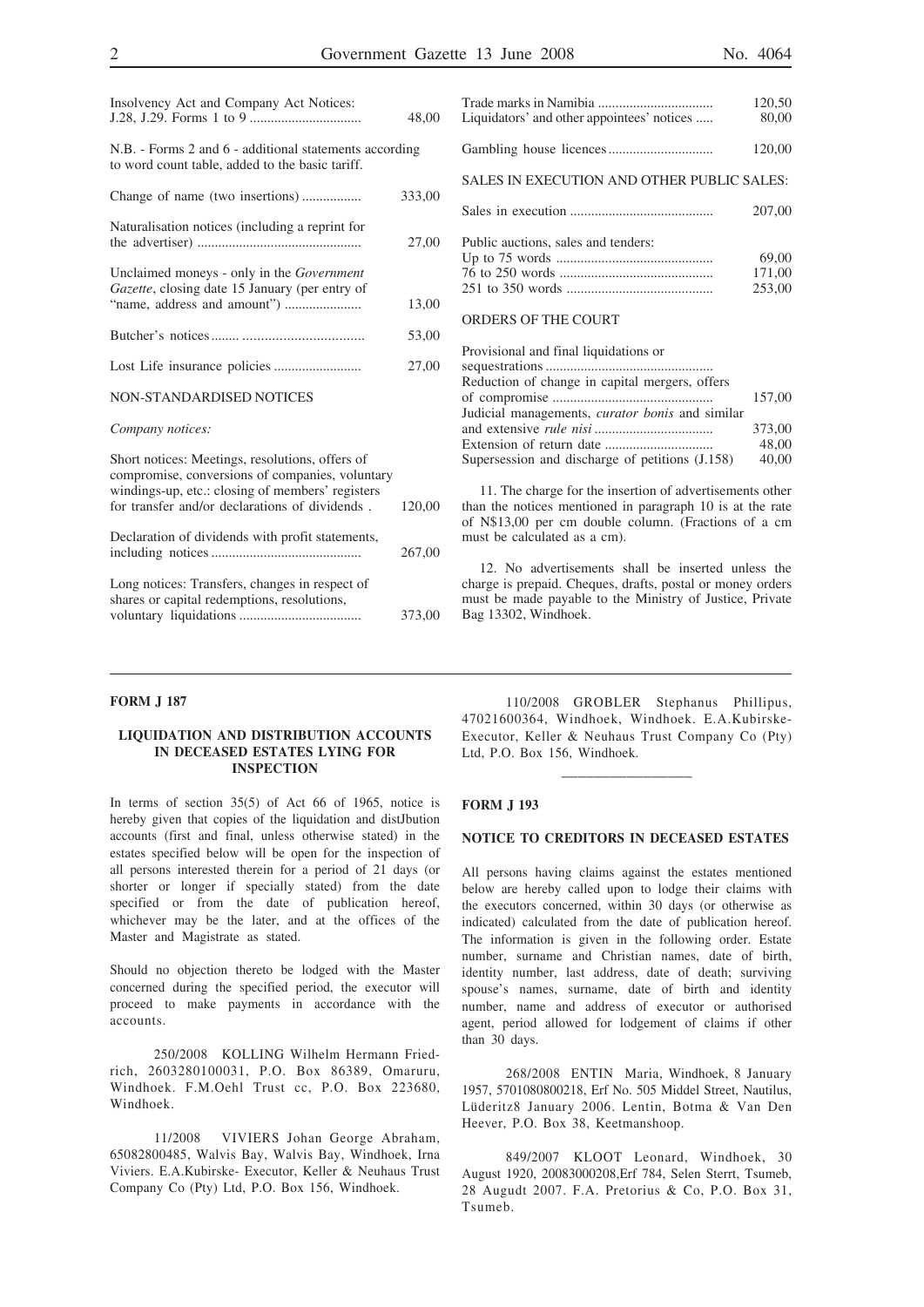284/2008 HALBIG-GOLLBACH Ronald Heinrich Hugo, Windhoek, 22 March 1927, 2703220000134, 40 Grote Eenchatrate, Haldorf, Germany, 17 December 2007. H.E. Ahrens, Agent, c/o Kibghorn Associates, P.O. Box 1455, Swakopmund.

435/2008 LABUSCHAGNE Stefanus Jakobus Daniel, Windhoek, 21 October 19019, 34062300060, Deon Louw Old Age Home, Gobabis, 5 April 2008. Standard Executors & Trustees, P.O. Box 2164, Windhoek.

603/2008 FISCHER Gisela Mathilde, Windhoek, 27 August 1927, 27082700164, Unit 28 Nordstrand Park, Swakopmund, 8 May 2008. Fisher, Quarmby & Pfeifer, P.O. Box 37, Windhoek.

572/2008 DEDIG Cornelia Petronella Elizabeth, Windhoek, 24 December 1948, 48122400183, Plot 63, Nubuamis, Brakwater, 12 May 2008, Bernhard Dedig, 19 February, 510121900192. F.M. Oehl Trust cc, P.O. Box 223680, Windhoek.

585/2008 BÖHM Hermann Heinz Pholipp, Windhoek, 5 November 1916, 16110500046, Farm Otjikoto, Okahandja, 17 May 2008, F.M. Oehl Trust cc, P.O. Box 223680, Windhoek.

\_\_\_\_\_\_\_\_\_\_\_\_\_\_\_\_

#### **FORM J29**

#### **FIRST MEETING OF CREDITORS, CONTRIBUTORIES MEMBERS OF DEBENTURE HOLDERS OF SEQUESTRATED ESTATES, COMPANIES BEING WOUND UP OR PLACED UNDER JUDICIAL MANAGEMENT**

The estates and companies mentioned below having been placed under sequestration, being wound up or having been placed under provisional judicial management by order of the High Court of Namibia, the Master of the High Court hereby gives notice pursuant to section 17(4) and 40(1) of the Insolvency Act, 1973, and sections 356(1), 364(1) and 429 of the Companies Act, 1973, that a first meeting of creditors, contributories, members or debenture holders of the said estates or companies will be held on the dates and at the times and places mentioned below, for proof of claims against the estates or companies, the election of trustees, liquidators or judicial managers or provisional judicial managers or for the purposes referred to in section 364 or 431 of Act 61 of 1973, as the case may be.

W10/2008 **Jacoba Susanna Steenkamp/ Voluntary Surrender.** Date upon which order was made: Final order: 9 May 2008. Date, time and place of meeting: 25 June 2008, 10h00, Master of the High Court.

\_\_\_\_\_\_\_\_\_\_\_\_\_\_\_\_

#### **FORM 1**

#### **APPOINTMENT OF TRUSTEES AND LIQUIDATORS AND PROOF OF CLAIMS IN SEQUESTRATED ESTATES OR COMPANIES BEING WOUND UP**

Pursuant to subsection (3) of section fifty-six, section seventy-seven and subsection (3) of section forty of the Insolvency Act, 1936, section 339, 366, 375 (5)(b) and 402 of the Companies Act, 1937, notice is hereby given that the persons mentioned below have been appointed trustee or

liquidators, as the case may be, and that persons indebted to the estate or companies are required to pay their debts to them forthwith unless otherwise indicated.

Meetings of creditors of the said estate or companies will be held on the dates and the times and places mentioned below, for proof of claims against the estates or companies, for the purpose of receiving the trustees' or liquidators' reports as to the affairs and conditions of the estates or companies and for giving the trustees or liquidators directions concerning the sale of recovery or any matter relating to the administration thereof.

W1/2008 **Stop & Shop Ombili cc t/a Ombili Supermarke**t- (In Liquidation). D.J. Bruni, Liquidator Investment Trust Co., P.O. Box 11267, Windhoek. 25 June 2008 at 10h00 before the Master of the High Court, Windhoek. First and second meetings of members and Creditors.

W15/2007 **Insolvent Estate Herman Jacobus De Wet**. I.R. McLaren Trustee Investment Trust Co., P.O. Box 11267, Windhoek. 25 June 2008 at 10h00 before the Master of the High Court, Windhoek. Second and General meetings of members and Creditors.

\_\_\_\_\_\_\_\_\_\_\_\_\_\_\_\_

#### **FORM 4**

#### **LIQUIDATION ACCOUNTS AND PLANS OF DISTRIBUTION OR CONTRIBUTION IN SEQUESTRATED ESTATES OR COMPANIES BEING WOUND UP**

Pursuant to section 77 of the Co-operatives Act 1996 (as amended) notice is hereby given that the liquidation accounts and plans of distribution or contribution in the estates or companies/cooperatives mentioned below, will lie for inspection of creditors at the offices of the Registrar of Co-operatives, Luther Street, Windhoek and Investment Trust Company (Pty) Ltd .The particulars given are the following order: Name and description of estate/ cooperative, description of account, place of account lying for inspection.

W14/2003 **Insolvent Estate: J.E & M. De Beer t/a Motech Gobabis**. Supplementary First and Final Liquidation and Distribution Account. Office of the Master of the High Court, Windhoek and Magistrate Gobabis for a period of 14 days as from the **13 June 2008**. D.J. Bruni, Trustees Investment Trust Company (Pty) Ltd, P.O. Box 11267, Klein Windhoek.

W11/2004 **Balumuka Angola Trading cc - ( In Liquidation).** Fourth Liquidation and Distribution Account. Office of the Master of the High Court, Windhoek and Magistrate of Ondangwa at period of 14 days as from the **13 June 2008**. D.J. Bruni & I.R. McLaren Joint Liquidators Investment Trust Company (Pty) Ltd, P.O. Box 11267, Klein Windhoek.

W13/2004 **Angola Duty Free Trading cc-(In Liquidation).** Fourth Liquidation and Distribution Account. Office of the Master of the High Court, Windhoek and Magistrate of Ondangwa at period of 14 days as from the **13 June 2008**. D.J. Bruni & I.R. McLaren Joint Liquidators Investment Trust Company (Pty) Ltd, P.O. Box 11267, Klein Windhoek.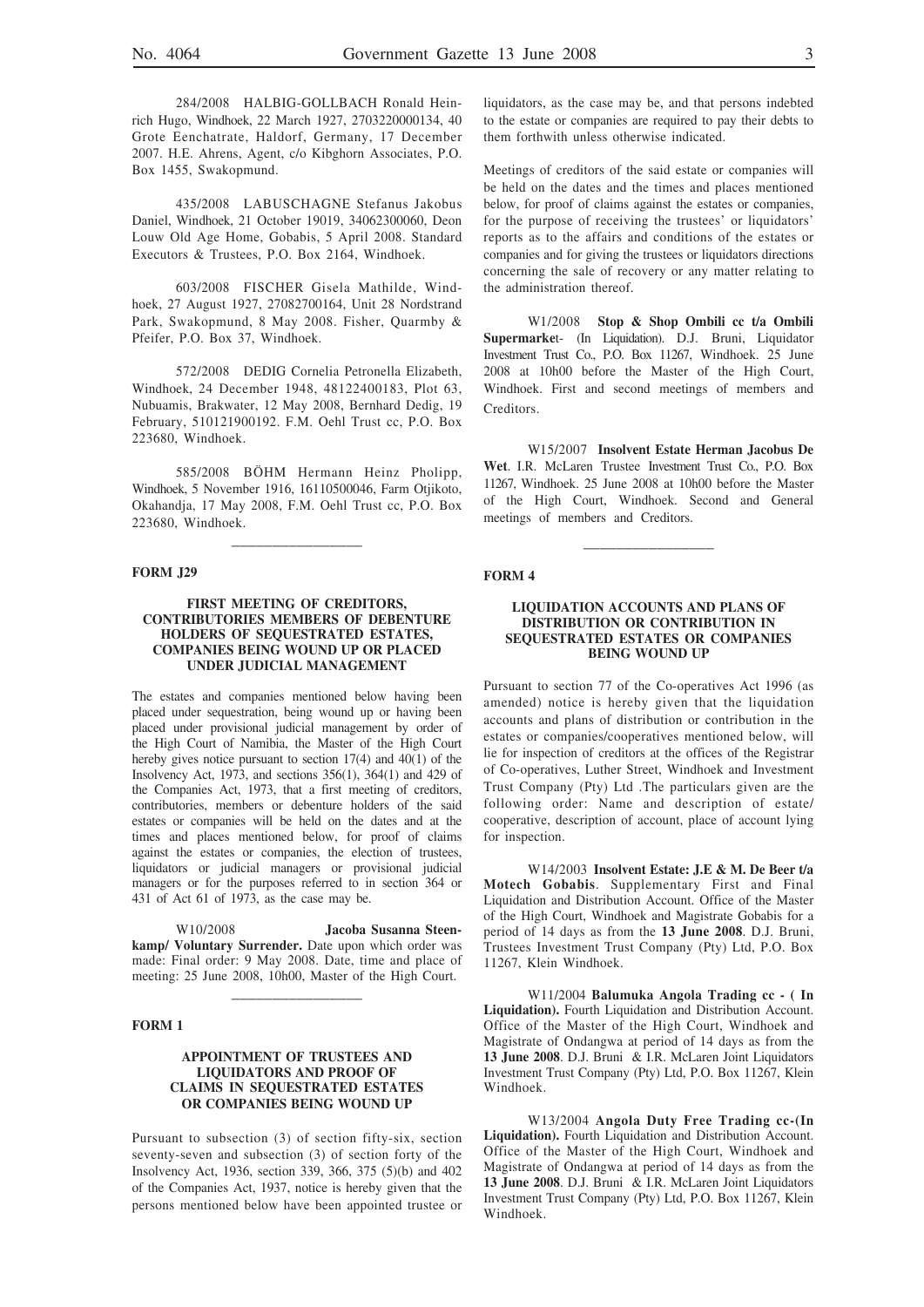W12/2004 **Santa Clara Impoirt & Export cc-(In Liquidation).** Fourth Liquidation and Distribution Account. Office of the Master of the High Court, Windhoek and Magistrate of Ondangwa at period of 14 days as from the **13 June 2008**. D.J. Bruni & I.R. McLaren Joint Liquidators Investment Trust Company (Pty) Ltd, P.O. Box 11267, Klein Windhoek.

\_\_\_\_\_\_\_\_\_\_\_\_\_\_\_\_

|                                    |           | $U_{L111111}$ | $1 \cup 1 \cup 11$ $1 \cup 111$       |
|------------------------------------|-----------|---------------|---------------------------------------|
| IN THE HIGH COURT OF NAMIBIA       |           | SITUATE:      | In the Registrati                     |
| In the matter between:             |           | MEASURING:    | 3, 4411 (Three C)<br>One) HECTAR      |
| <b>BANK WINDHOEK LIMITED</b>       | Plaintiff |               |                                       |
| and                                |           | HELD BY:      | Deed of Transfe                       |
| <b>PIERRE KRUGER</b>               | Defendant | DESCRIPTION:  | The service station<br>equipment with |
| <b>NOTICE OF SALE IN EXECUTION</b> |           |               | improvements<br>groated and cone      |

In execution of a Judgement of the above Honourable Court in the above action, a sale without reserve will be held by the Deputy Sheriff, **Henties Bay**, at Erf 1756, Erongo Street, Henties Bay (Extension No 6), on **1 August 2008**, at **10h00,** of the undermentioned property:

| CERTAIN: |  | Erf 1756, Henties Bay (Extension No.6) |  |
|----------|--|----------------------------------------|--|
|          |  |                                        |  |

SITUATE: In the Municipality of Henties bay Registration division "G"

MEASURING: 844 Square metres

IMPROVEMENTS: Undeveloped Erf -2-

TERMS 10% of the purchase price and the auctioneers' commission must be paid on the date of the sale. The further terms and conditions of the sale will be read prior to the auction and lie for inspection at the office of the Deputy Sheriff, Henties bay and at the offices of the execution creditor's attorneys.

DATED at WINDHOEK this 30th day of MAY 2008.

DR WEDER KAUTA & HOVEKA INC U KAIHIVA LEGAL PRACTITIONER FOR PLAINTIFF WKH HOUSE JAN JONKER ROAD WINDHOEK

**IN THE HIGH COURT OF NAMIBIA Case No.: 12015/2007**

\_\_\_\_\_\_\_\_\_\_\_\_\_\_\_\_

In the matter between

**BP NAMIBIA (PTY) LTD** Execution Creditor/Plaintiff

and

and

**KANAINDO HOLDINGS** Execution Debtor/Defendant

**NOTICE OF SALE IN EXECUTION OF IMMOVABLE PROPERTY**

In Execution of a Judgment granted against the abovenamed Execution Debtor/Defendant by the above Honourable Court in the above mentioned suit, a sale will be held on **Thursday** the **3 July 2008** at **10h00** at THE SAID PREMISES, of the undermentioned immovable property of the Defendant:

| <b>CERTAIN:</b> | Portion 7 Farm Sandfontein No. 468                                                                                                                                                                                                                                                           |
|-----------------|----------------------------------------------------------------------------------------------------------------------------------------------------------------------------------------------------------------------------------------------------------------------------------------------|
| SITUATE:        | In the Registration Division "L"                                                                                                                                                                                                                                                             |
| MEASURING:      | 3, 4411 (Three Comma Four Four One<br>One) HECTARES                                                                                                                                                                                                                                          |
| HELD BY:        | Deed of Transfer No. T 7665/2001                                                                                                                                                                                                                                                             |
| DESCRIPTION:    | The service station at Buitepos and its<br>equipment with all structures and<br>improvements of whatever nature<br>erected and constructed on the prop-<br>erty and all fixtures and fittings thereto<br>and shall without limiting the generality<br>hereof include the canopy on the fore- |

The property shall be sold by the Deputy Sheriff of GOBABIS subject to the Conditions of Sale that may be inspected by the Offices of the Deputy Sheriff to the highest bidder on the auction.

front, and the dispensing equipment equipment, although nothing in this respect has been guaranteed;

Ten per cent (10%) of the purchase price to be paid in cash on the date of the sale, the balance to be paid against transfer, to be secured by a Bank or Building Society or other acceptable guarantee to be guarantee to be furnished to the Deputy Sheriff within 14 (fourteen) days after the date of sale.

The full conditions of Sale will be read out by the Deputy Sheriff on the day of the sale, but may be inspected at any time prior to the sale at the offices of the Deputy Sheriff or at the office of the Plaintiff's legal practitioners.

DATED at WINDHOEK this 27th day of MAY 2008.

ENGLING STRITTER & PARTNERS LEGAL PRACTITIONERS FOR PLAINTIFF 12 LOVE STREET WINDHOEK \_\_\_\_\_\_\_\_\_\_\_\_\_\_\_\_

**IN THE HIGH COURT OF NAMIBIA**

**CASE No. 13665/2007**

In the matter between:

**FIRST NATIONAL BANK OF NAMIBIA LIMITED** Plaintiff

**STEFANUS UENAJA SHANGOMBE** Defendant **NOTICE OF SALE IN EXECUTION OF IMMOVABLE PROPERTY**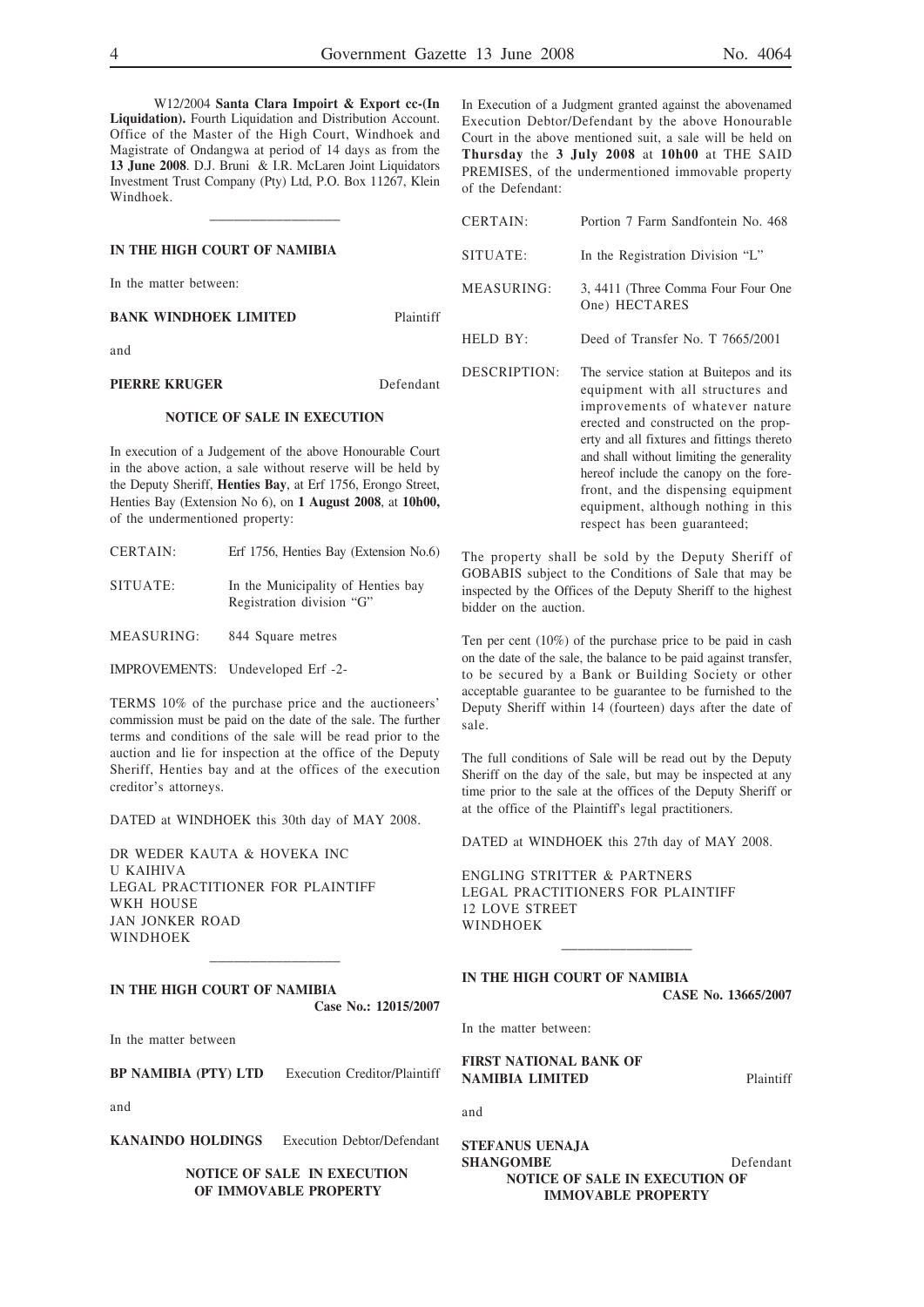Pursuant to a Judgment of the above Honourable Court granted on **14 APRIL 2008**, the following immovable property will be sold without reserve and voetstoots by the Deputy Sheriff of the District of **SWAKOPMUND** on the **4 July 2008** at **10h00** at Section No. 2, Erf 976, TAMA COURT ONE, Sinden Avenue, Tamariskia, Swakopmund.

- CERTAIN: Section No. 2 as shown and more fully described on Sectional Plan No. 42/ 2007 in the building or buildings known as Tama Court One
- SITUATE: at Tamariskia in the Municipality of Swakopmund Erongo Region
- MEASURING: 90 (Nine Zero) Square Metres
- CONSISTING OF: 1 Dwelling: 1 Lounge, 1 Kitchen, 2 Bedrooms, 2 Bathrooms, 1 Shower & 1 Water Closet

The "Conditions of Sale-in-Execution" will lie for inspection at the office of the Deputy Sheriff at SWAKOPMUND and at the Head Office of Plaintiff at WINDHOEK and Plaintiffs Attorneys, Fisher, Quarmby & Pfeifer, at the undermentioned address.

DATED at WINDHOEK this 12th day of May 2008.

G. S. McCULLOCH FISHER, QUARMBY & PFEIFER LEGAL PRACTITIONER FOR PLAINTIFF 108 SWABS BUILDING POST STREET MALL P.O. BOX 37 WINDHOEK

**IN THE HIGH COURT OF NAMIBIA CASE No. I 2578/07**

\_\_\_\_\_\_\_\_\_\_\_\_\_\_\_\_

In the matter between:

**STANDARD BANK NAMIBIA LIMITED** Plaintiff

and

**JOSE CARLOS MARTINS TAVARES** Defendant

#### **NOTICE OF SALE IN EXECUTION OF IMMOVABLE PROPERTY**

Pursuant to a Judgment of the above Honourable Court granted on **19 DECEMBER 2007**, the following immovable property will be sold without reserve and voetstoots by the Deputy Sheriff of the District of **WALVIS BAY** on the **4 JULY 2008** at **10h00** at ERF NO 3563, WALVIS BAY

- CERTAIN: Erf No. 3563, Walvis Bay SITUATE: In the Municipality of Walvis Bay Registration Division "F"
- MEASURING: 1254 (One Thusand Two Hundred and Fifty Four) square metres

CONSISTING OF: 3 Bedrooms, 1 Full Bathroom, Separate Toilet, Kitchen, Lounge, Dining Room, Pantry, Servants Quarters with Toilet, 1 Garage

The "Conditions of Sale-in-Execution" will lie for inspection at the office of the Deputy Sheriff at WALVIS BAY and at the Head Office of Plaintiff at WINDHOEK and Plaintiff's Attorneys, Fisher, Quarmby & Pfeifer, at the undermentioned address.

DATED at WINDHOEK this 13th day of MAY 2008.

\_\_\_\_\_\_\_\_\_\_\_\_\_\_\_\_

FISHER, QUARMBY & PFEIFER LEGAL PRACTITIONER FOR PLAINTIFF 108 SWABS BUILDING POST STREET MALL P.O. BOX 37 **WINDHOFK** 

#### **IN THE HIGH COURT OF NAMIBIA**

**CASE NO. I 1162/2006**

In the matter between:

**AGRICULTURAL BANK OF NAMIBIA** Plaintiff

and

**SOLOMON TJIPURA** First Defendant **CLARA TJIPURA** Second Defendant

#### **NOTICE OF SALE IN EXECUTION OF IMMOVABLE PROPERTY**

Pursuant to a Judgment of the above Honourable Court granted on **21 JUNE 2006,** the following immovable property will be sold without reserve and voetstoots by the Deputy Sheriff of the District of **GROOTFONTEIN** on the 1 **JULY 2008** at **10h15** in front of the Magistrate's Court Grootfontein.

| <b>CERTAIN:</b> | Farm 1060, Grootfontein                                                                                                                                                                                                                                                  |
|-----------------|--------------------------------------------------------------------------------------------------------------------------------------------------------------------------------------------------------------------------------------------------------------------------|
| MEASURING:      | 5025,0029 (Five Nil Two Five Comma<br>Nil Nil Two Nine) hectares                                                                                                                                                                                                         |
| SITUATED:       | In the District of Grootfontein<br>Registration Division "B"                                                                                                                                                                                                             |
| CONSISTING OF:  | <b>DWELLING:</b> Residential facilities -<br>11 Roomed dwelling.<br>Big Shed with 4 compartments,<br>consisting of 1 engine room and 3<br>storerooms under corrugated iron roof<br>sheets with 1 storeroom.                                                              |
|                 | <b>WATER SUPPLY - 6 Boreholes (4)</b><br>installed), 2 X Lister Engine 8HP<br>water cooled, Wolseley Engine 3 HP,<br>Hoffberg alternator lOkw,<br>Monostroom head, D9 National<br>Powerhead, D10 National<br>Powerhead, 5 Reservoirs, 1 x 10<br>OOOL plastic water tank. |

FENCING - Stock proof-fencing, 27 grazing camps, 1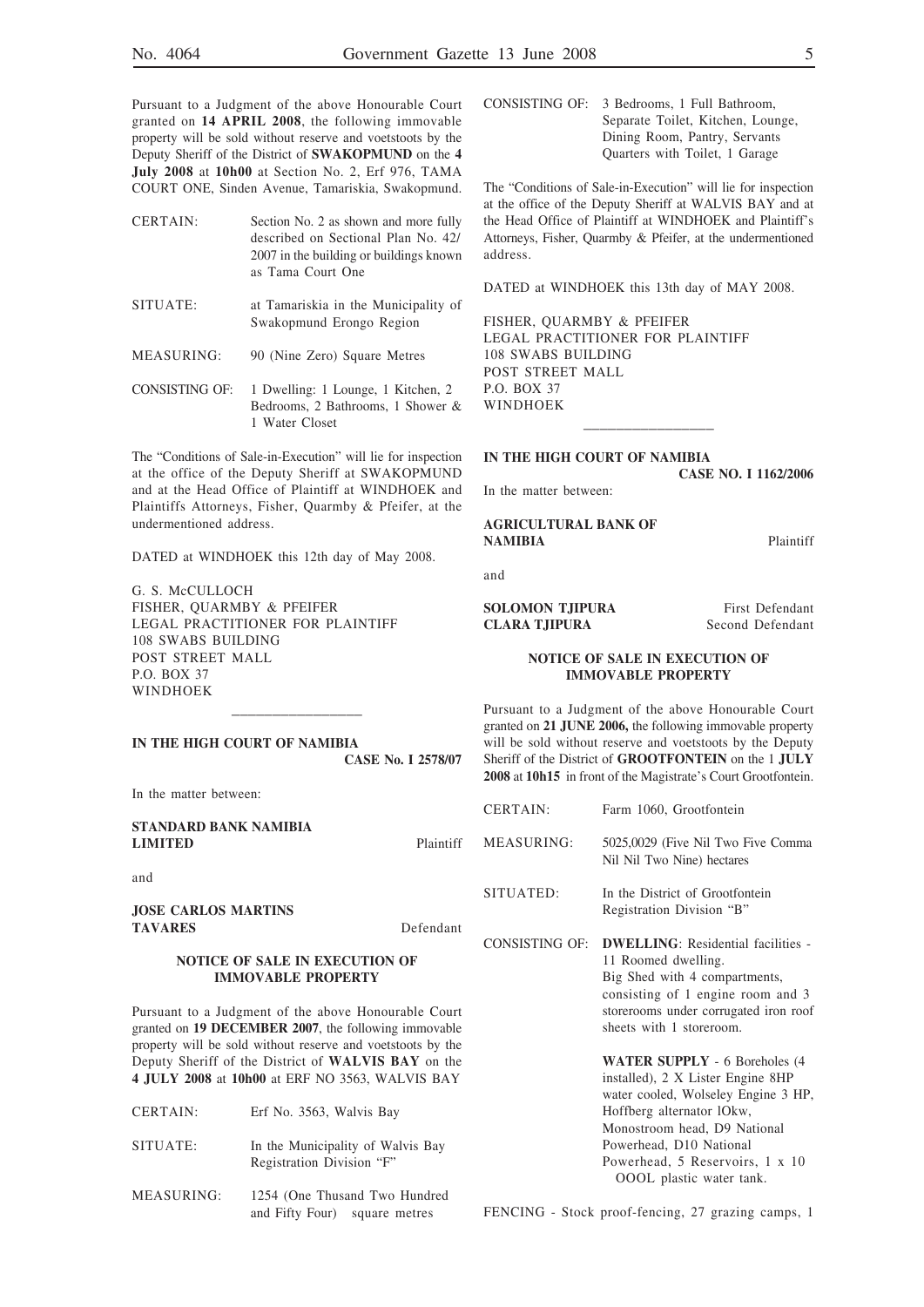Cultivated camp all supplied with water.

The "Conditions of Sale-in-Execution" will lie for inspection at the office of the Deputy Sheriff at GROOTFONTEIN and at the Head Office of Plaintiff at WINDHOEK and Plaintiffs Attorneys, Fisher, Quarmby & Pfeifer, at the undermentioned address.

DATED at WINDHOEK this 4th day of JUNE 2008.

FISHER, QUARMBY & PFEIFER LEGAL PRACTITIONER FOR PLAINTIFF 108 SWABS BUILDING POST STREET MALL P.O.BOX 37 WINDHOEK

\_\_\_\_\_\_\_\_\_\_\_\_\_\_\_\_

**IN THE MAGISTRATE'S COURT FOR THE DISTRICT OF WINDHOEK**

**HELD AT WINDHOEK CASE NO: 2091/2007** 

in the matter between

**NATIONAL HOUSING ENTERPRISE** Plaintiff

and

#### **CORNELIA HENNING** Defendant

#### **NOTICE OF SALE IN EXECUTION**

IN EXECUTION of a Judgment granted by the above Honourable Court against the Execution Debtor the following Property will be sold by Public Auction on **6 AUGUST 2008** by the MESSENGER OF THE COURT for the district of **WINDHOEK** in front of the Magistrate's office in MUNGUNDA STREET, in KATUTURA, WINDHOEK AT 10:00 a.m.

| CERTAIN: | Erf 491 Townshhip      |
|----------|------------------------|
|          | Goreangab (Extension1) |

- SITUATE: In The Municipality of Windhoek
- MEASURING: 200 Square Metres

With all fixed improvements thereon consisting of

#### **ONE ONE BEDROOMED DWELLING HOUSE**

although no guarantee is given is this regard.

#### **CONDITIONS OF SALE:**

- 1. The Sale is subject to the provisions of the Magistrate's Court Act No. 32 of 1944, as amended .
- 2. The Property will be sold "voetstoots" according to the exciding title deed.
- 3. One-tenth of the Purchase Price will be payable immediately after the sale in cash, the oalance together with interest thereon at 20% per annum against transfer to be secured by a Bank or Building Society guarantee, and which transfer shall be given without delay.

4. The following fixed improvements are on the property, although no warranty is given in this regard:

### **ONE ONE BEDROOMED DWELLING HOUSE**

5. The complete Conditions of Sale will be read out at the time of the Sale and may be inspected at the offices of the MESSENGER OF THE COURT, WINDHOEK.

R. OLIVIER & CO. ATTORNEY FOR PLAINTIFF 122 ROBERT MUGABE AVENUE WINDHOEK

| IN THE MAGISTRATE'S COURT FOR THE DISTRICT |  |
|--------------------------------------------|--|
| OF WINDHOEK                                |  |

\_\_\_\_\_\_\_\_\_\_\_\_\_\_\_\_

**HELD AT WINDHOEK CASE NO: 6720/2007**

in the matter between

**NATIONAL HOUSING ENTERPRISE** Plaintiff

and

#### **HELLENIDA BERTHA KHARISES** Defendant

#### **NOTICE OF SALE IN EXECUTION**

IN EXECUTION of a Judgment granted by the above Honourable Court against the Execution Debtor the following Property will be sold by Public Auction on

**6 AUGUST 2008** by the MESSENGER OF THE COURT for the district of **WINDHOEK** in front of the Magistrate's office in MUNGUNDA STREET, in KATUTURA, WINDHOEK AT **10h00.**

| <b>CERTAIN:</b> | Erf 3011 Township Khomasdal<br>(Portion of Erf: Extension 3) |
|-----------------|--------------------------------------------------------------|
| SITUATE:        | In the Municipality of Windhoek                              |
| MEASURING:      | 480 Square Metres                                            |

With all fixed improvements thereon consisting of

#### **ONE THREE BEDROOMED DWELLING HOUSE**

although no guarantee is given is this regard.

#### **CONDITIONS OF SALE:**

- 1. The Sale is subject to the provisions of the Magistrate's Court Act No. 32 of 1944, as amended.
- 2. The Property will be sold "voetstoots" according to the exciding title deed.
- 3. One-tenth of the Purchase Price will be payable immediately after the sale in cash, the balance together with interest thereon at 20% per annum against transfer to be secured by a Bank or Building Society guarantee, and which transfer shall be given without delay.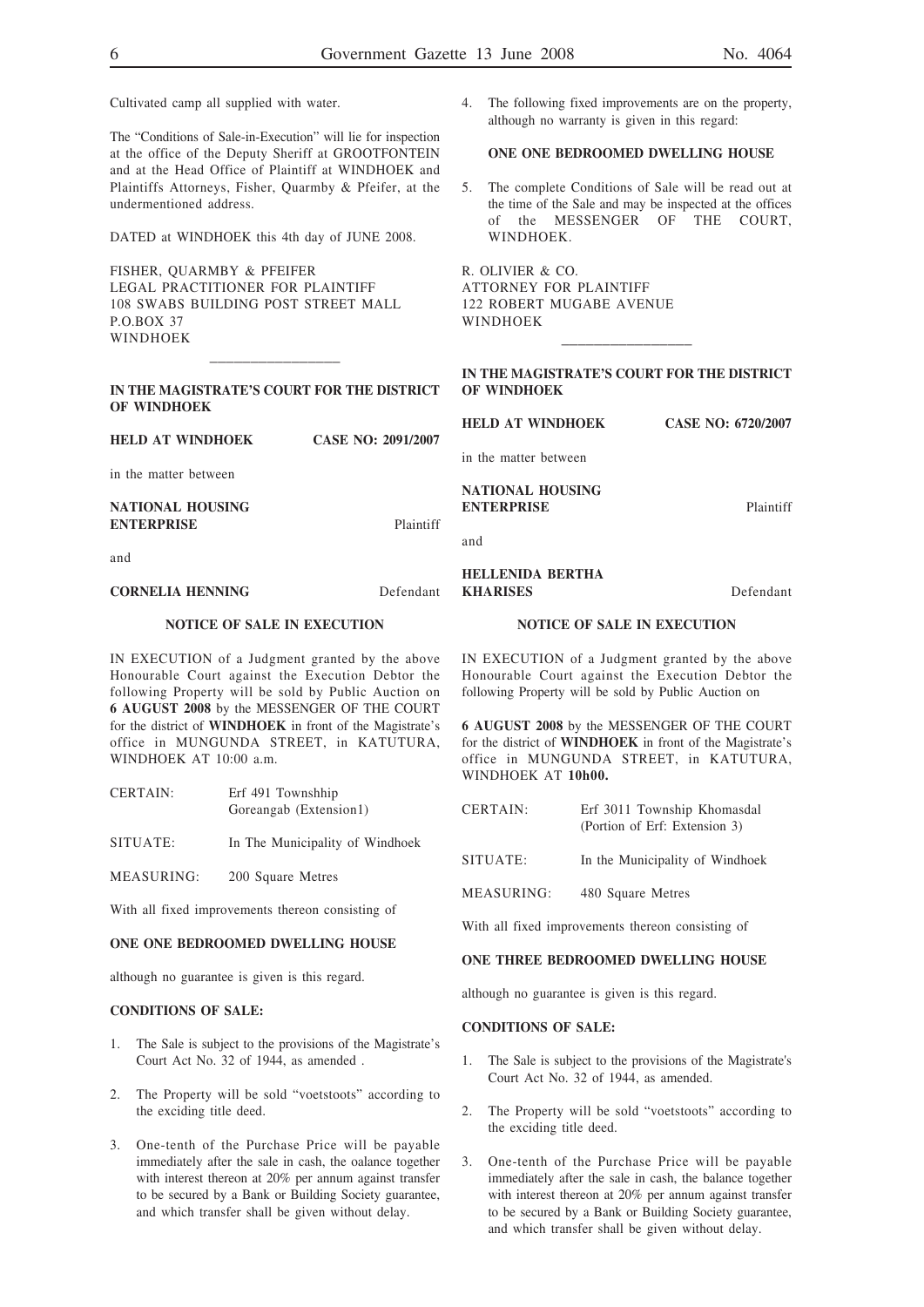**CASE NO: (P) 1759/2008**

4. The following fixed improvements are on the property, although no warranty is given in this regard:

#### **ONE THREE BEDROOMED DWELLING HOUSE**

5. The complete Conditions of Sale will be read out at the time of the Sale and may be inspected at the offices of the MESSENGER OF THE COURT, WINDHOEK.

\_\_\_\_\_\_\_\_\_\_\_\_\_\_\_\_

R. OLIVIER & CO. ATTORNEY FOR PLAINTIFF 122 ROBERT MUGABE AVENUE WINDHOEK

#### **IN THE HIGH COURT OF NAMIBIA**

In the matter between:

BEHRENS & PFEIFFER LEGAL PRACTITIONER FOR PLAINTIFF 2ND FLOOR, SUITE 203 MAERUA PARK BLDG. CENTAURUS ROAD WINDHOEK \_\_\_\_\_\_\_\_\_\_\_\_\_\_\_\_

#### **IN THE HIGH COURT OF NAMIBIA**

In the matter between:

#### **STANDARD BANK NAMIBIA LIMITED** Plaintiff

| <b>STANDARD BANK NAMIBIA</b><br><b>LIMITED</b> | Plaintiff        |
|------------------------------------------------|------------------|
| and                                            |                  |
| <b>JOHANNES CORNELIAS</b>                      |                  |
| <b>BARENDS</b>                                 | First Defendant  |
| <b>JESSICA JAENETTE</b>                        |                  |
| <b>BARENDS</b>                                 | Second Defendant |

#### **NOTICE OF SALE IN EXECUTION**

IN EXECUTION of a judgment granted by the above Honourable Court on the **18 APRIL 2008,** the following immovable property will be sold with reserve and "voetstoots" by the Deputy Sheriff for the district of **SWAKOPMUND** on **FRIDAY,** THE **15 AUGUST 2008** at **10h00** in front of the under-mentioned dwelling:

| <b>CERTAIN:</b>      | Erf No. $1022$ (A Portion of Erf No.23),<br>Tamarskia                                                                                |
|----------------------|--------------------------------------------------------------------------------------------------------------------------------------|
| SITUATE:             | In The Municipality of Swakopmund<br>Registration Division "G" Erongo<br>Region                                                      |
| MEASURING:           | 513 (Five Hundred and Thirteen)<br>Square Metres                                                                                     |
| HELD BY:             | Deed of Transfer No. T 7806 / 2005                                                                                                   |
| <b>SUBJECT:</b>      | To the conditions therein contained                                                                                                  |
| <b>IMPROVEMENTS:</b> | 1 X Open Plan Lounge / Kitchen<br>2 X Bedrooms<br>1 X Bedroom and Ensuite<br>Bathroom 1 X Toilet<br>1 X Bathroom<br>1X Single Garage |

The "Conditions of Sale in Execution" will lie for inspection at the office of the Deputy Sheriff, Windhoek and at the Plaintiffs Legal Practitioners, Behrens & Pfeiffer, at the undermentioned address.

DATED at WINDHOEK on this 3rd day of JUNE 2008.

and **ANTHONY MARVIN BOTH** Defendant **NOTICE OF SALE IN EXECUTION** IN EXECUTION of a judgment granted by the above Honourable Court on the **18 APRIL 2008**, the following immovable property will be sold with reserve and

"voetstoots" by the Deputy Sheriff for the district of **WALVIS BAY** on **FRIDAY**, THE **22 AUGUST 2008** at **10h00** in front of the under-mentioned dwelling:

CERTAIN: Erf No.1155 (A Portion of Erf 286), Meersig00

SITUATE: In The Municipality of Walvis Bay Registration Division "F" Erongo Region

MEASURING: 533 (Five Three Three) Square Metres as indicated on diagram No. A437/2005 HELD BY: Deed of Tramsfer No. T 4942 / 2006

SUBJECT: To the conditions Therein contained

IMPROVEMENTS: 1 X LOUNGE 1 X KITCHEN 1 X BEDROOM 1 X BATHROOM & WC 1 X GARAGE

The "Conditions of Sale in Execution" will lie for inspection at the office of the Deputy Sheriff, Windhoek and at the Plaintiff's Legal Practitioners, Behrens & Pfeiffer, at the undermentioned address.

DATED at WINDHOEK on this 3th day of JUNE 2008.

\_\_\_\_\_\_\_\_\_\_\_\_\_\_\_\_

BEHRENS & PFEIFFER LEGAL PRACTITIONER FOR PLAINTIFF 2ND FLOOR, SUITE 203 MAERUA PARK BLDG. CENTAURUS ROAD WINDHOEK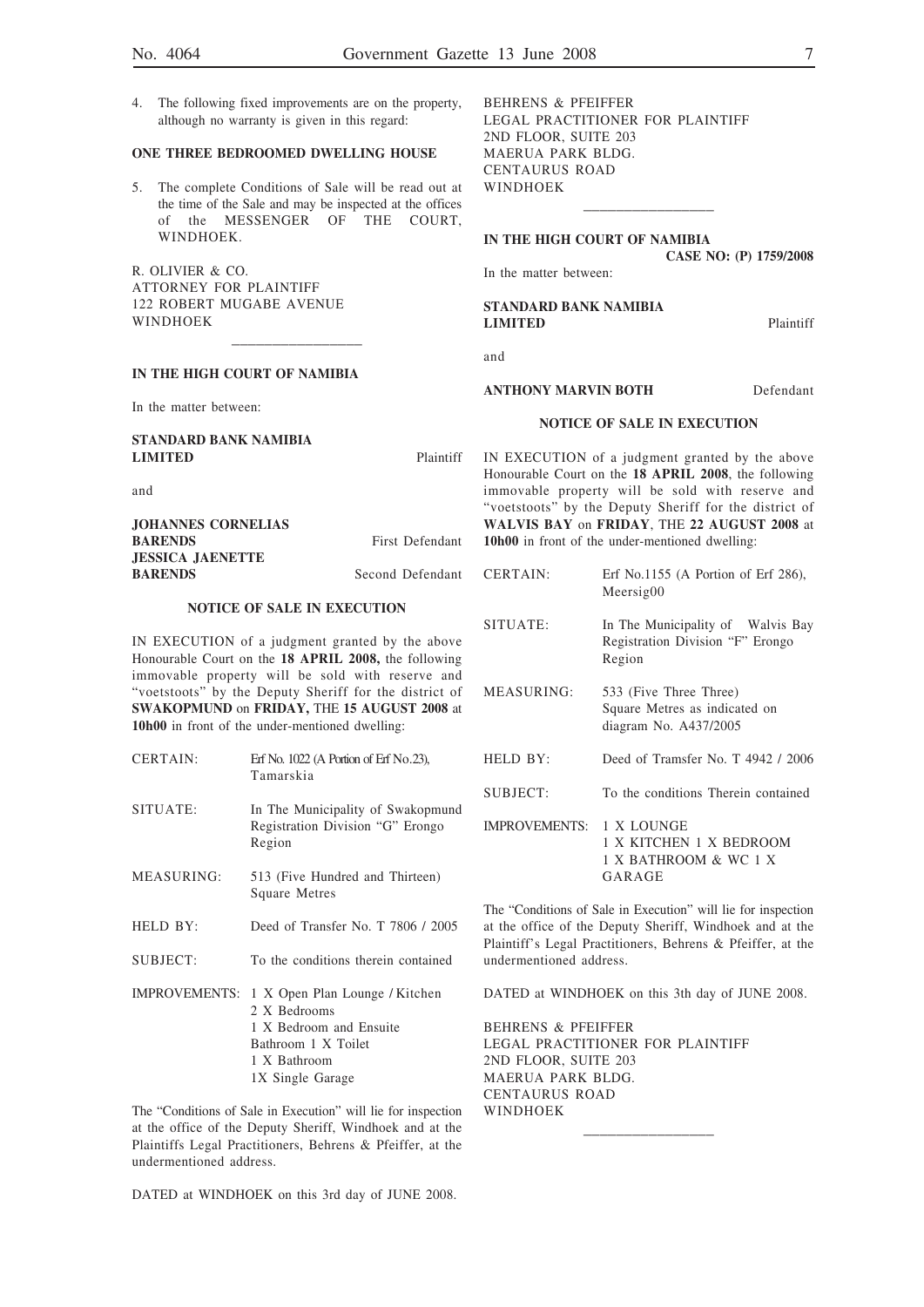| IN THE HIGH COURT OF NAMIBIA                   | CASE NO: (P) 1760/2008 | I١     |
|------------------------------------------------|------------------------|--------|
| In the matter between:                         |                        | In     |
| <b>STANDARD BANK NAMIBIA</b><br><b>LIMITED</b> | Plaintiff              | F<br>N |
| and                                            |                        | aı     |

**BORNFACE KATOMBOLO MUKANO** First Defendant **IMELDA MWAKA MUKANO** Second Defendant

#### **NOTICE OF SALE IN EXECUTION**

IN EXECUTION of a judgment granted by the above Honourable Court on the **14 APRIL 2008**, the following immovable property will be sold with reserve and "voetstoots" by the Deputy Sheriff for the district of **WINDHOEK** on **THURSDAY**, THE **14 AUGUST 2008** at **15h00** in front of the under-mentioned dwelling:

| <b>CERTAIN:</b>      | Erf No. 449, Pionierspark                                                                                                                                                                              |
|----------------------|--------------------------------------------------------------------------------------------------------------------------------------------------------------------------------------------------------|
| SITUATE:             | In the Municipality of Windhoek<br>Registration Division "K"                                                                                                                                           |
| MEASURING:           | 1344 (One Three Four Four)<br><b>Square Metres</b>                                                                                                                                                     |
| HELD BY:             | Deed of Transfer No. T 8299 / 2002                                                                                                                                                                     |
| <b>SUBJECT:</b>      | To the conditiona therein contained                                                                                                                                                                    |
| <b>IMPROVEMENTS:</b> | Lounge / Dining Room<br>Kitchen with build in Stove &<br>Cupboards 4 X Bedrooms with<br>Build in Cupboards Toilet<br>Bathroom<br>Shower<br>Passage with build in Cupbaords<br>Outside Room With Shower |

The "Conditions of Sale in Execution" will lie for inspection at the office of the Deputy Sheriff, Windhoek and at the Plaintiff Legal Practitioners, Behrens & Pfeiffer, at the undermentioned address.

in rest of house Burglar Bars

Carpets in Bedrooms Ceramic Tiles

DATED at WINDHOEK on this 3rd day of JUNE 2008.

\_\_\_\_\_\_\_\_\_\_\_\_\_\_\_\_

BEHRENS & PFEIFFER PER: R.P. BEHRENS LEGAL PRACTITIONER FOR PLAINTIFF 2ND FLOOR, SUITE 203 MAERUA PARK BLDG. CENTAURUS ROAD WINDHOEK

#### **IN THE HIGH COURT OF NAMIBIA**

the matter between:

#### **FIRST NATIONAL BANK OF NAMIBIA LIMITED** Plaintff

and

**WERNER HERMAN WAGNER** Defendant

#### **NOTICE OF SALE IN EXECUTION OF IMMOVABLE PROPERTY**

In Execution of a Judgement of the above Honourable Court in the abovementioned suit, a sale will be held on **8 AUGUST 2008** at **10h00** at the premises of the undennentioned property of the Defendant.

| CERTAIN:   | Erf No. 1492 (A Portion of Erf 1478)<br>Henties Bay                               |
|------------|-----------------------------------------------------------------------------------|
| SITUATE:   | In the Municipality of Henties Bay<br>Registration Division "G",<br>Erongo Region |
| MEASURING: | 1063 (One Nil Six Three) Square<br>metres                                         |

The following improvements are on the property (although nothing in this respect is guaranteed).

PROPERTY 1: 1 X LOUNGE, 1 X FAMILY ROOM, 3 X STUDY, 2 X KITCHEN, 1 X PANTRY, 1 X SCULLERY, 5 X BEDROOMS, 2 X BATHROOMS, 4 X SHOWERS, 5 X W/C, 2 X GARAGE, 3 X STOREROOM, 1 X HOBBY ROOM, 1 X POOL ROOM.

PROPERTY 2: 1 X BATHROOM, 2 X SHOWERS, 2 X W/C

- 1. The Sale is subject to provisions of the High Court Act No. 16 of 1990, as amended, and the property will be sold "voetstoots" according to the existing title deed.
- 2. The property shall be sold by the Deputy Sheriff of HENTIES BAY to the highest bidder.
- 3. 10% of the purchase price is to be paid in cash on the date of the sale, the balance together with interest at a rate equal to the prime lending rate of the Plaintiff from time to time plus 5% as from the date of sale in execution to date of registration, both dates inclusive, is to be paid against transfer, to be secured by a Bank or Building Society or other acceptable guarantee to be furnished to the Deputy Sheriff within fourteen (14) days after the date of sale in execution.
- 4. The complete Conditions of Sale will be read out at the time of the sale, but may be inspected beforehand at the offices of the Deputy Sheriff or First National Bank Windhoek or at the offices of the Plaintiff's Attorneys at the undermentioned address.

DATED at WINDHOEK on this 21st day of MAY 2008.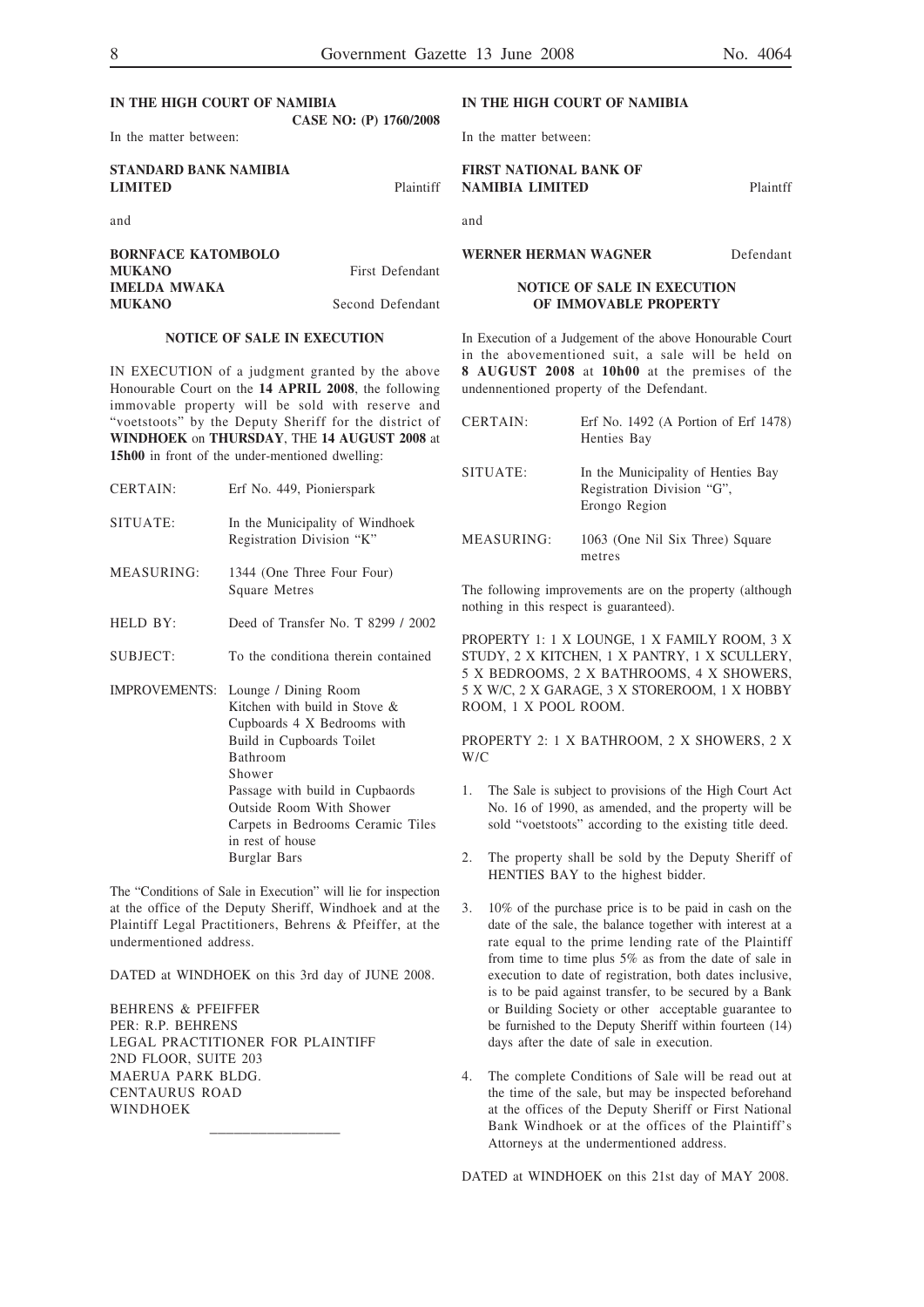T.J.A. LOUW THEUNISSEN, LOUW & PARTNERS SCHÜTZEN HAUS, NO. 1 SCHÜTZEN STREET WINDHOEK NAMIBIA

| IN THE HIGH COURT OF NAMIBIA                            |                         |           |
|---------------------------------------------------------|-------------------------|-----------|
| In the matter between                                   | <b>CASE NO 12219/07</b> |           |
| <b>FIRST NATIONAL BANK OF</b><br><b>NAMIBIA LIMITED</b> |                         | Plaintiff |
| $\sim$ $\sim$                                           |                         |           |

\_\_\_\_\_\_\_\_\_\_\_\_\_\_\_\_

and

#### **IGNATIUS MAIDEN SIMBUWA** Defendant

#### **NOTICE OF SALE IN EXECUTION OF IMMOVABLE PROPERTY**

In execution of a Judgment of the above Honorable Court in the abovementioned suit, a sale will be held on **27 JUNE 2008** at **10h00** (Central African time) at ERF 1910, KATIMA MULILO, REPUBLIC OF NAMIBIA

- CERTAIN: Erf 1910, Katima Mulilo
- SITUATED: In The Municipality of Katima Mulilo Registration Division"B"
- BONDS: First National Bank N\$171 219.10 at 15.25% interest per annum as from 20 April 2008 to date of payment.

#### ALLEDGED IMPROVEMENTS:

One dwelling house:

3 Bedrooms, 1 X Bathroom, Lounge, Garage

- 1. The sale is subject to the provision of the High Court Act No. 16 of 1990, as amended and the property will be sold "voetstoots" according to the existing title deed.
- 2. Ten percent (10%) of the purchase price is to be paid in cash on the date of the sale, the balance together with interest at a rate of 20% per annum as from the date of the Sale in Execution to the date of registration, both dates inclusive, is to be paid against transfer, to be secured by a Bank or Building Society or other acceptable Guarantee to be furnished to the Deputy Sheriff within fourteen (14) days after the date of Sale in Execution.
- 3. The complete Conditions of Sale will be read out at the time of the sale, but may be inspected beforehand at the offices of the Deputy Sheriff, KATIMA MULILO.

DATED at WINDHOEK this 6th day of MAY 2008.

\_\_\_\_\_\_\_\_\_\_\_\_\_\_\_\_

SUZANNE P PRINS ATTORNEY FOR THE PLAINTIFF

#### **IN THE HIGH COURT OF NAMIBIA CASE NO 1984/07**

In the matter between

**FIRST NATIONAL BANK OF NAMIBIA LIMITED** Plaintiff

and

**ISAAC MIGUEL SEBASTIAO** Defendant

#### **NOTICE OF SALE IN EXECUTION OF IMMOVABLE PROPERTY**

In execution of a Judgment of the above Honorable Court in the abovementioned suit, a sale will be held on **27 JUNE 2008** AT **10h00,** AT ERF 992, WALVIS BAY, REPUBLIC OF NAMIBIA.

SITUATED: In The Municipality of Walvis Bay Registration Division "F"

MEASURING: 1250 m<sup>2</sup>

ALLEDGED IMPROVEMENTS:

One dwelling house: 3 x Bedrooms, 2 x Bathroom, Kitchen, Lounge, Garage

- The sale is subject to the provision of the High Court Act No. 16 of 1990, as amended and the property will be sold "voetstoots" according to the existing title deed.
- 2. Ten percent (10%) of the purchase price is to be paid in cash on the date of the sale, the balance together with interest at a rate of 20% per annum as from the date of the Sale in Execution to the date of registration, both dates inclusive, is to be paid against transfer, to be secured by a Bank or Building Society or other acceptable Guarantee to be furnished to the Deputy Sheriff within fourteen (14) days after the date of Sale in Execution.
- 3. The complete Conditions of Sale will be read out at the time of the sale, but may be inspected beforehand at the offices of the Deputy Sheriff, WALVIS BAY.

DATED at WINDHOEK this 9th day of MAY 2008.

SUZANNE P PRINS ATTORNEY FOR THE PLAINTIFF

#### **IN THE MAGISTRATE'S COURT FOR THE DISTRICT OF WINDHOEK**

\_\_\_\_\_\_\_\_\_\_\_\_\_\_\_\_

**HELD AT WINDHOEK CASE NO: 6337/2006** 

In the matter between:

#### **FIRST NATIONAL BANK NAMIBIA LTD** Execution Creditor

and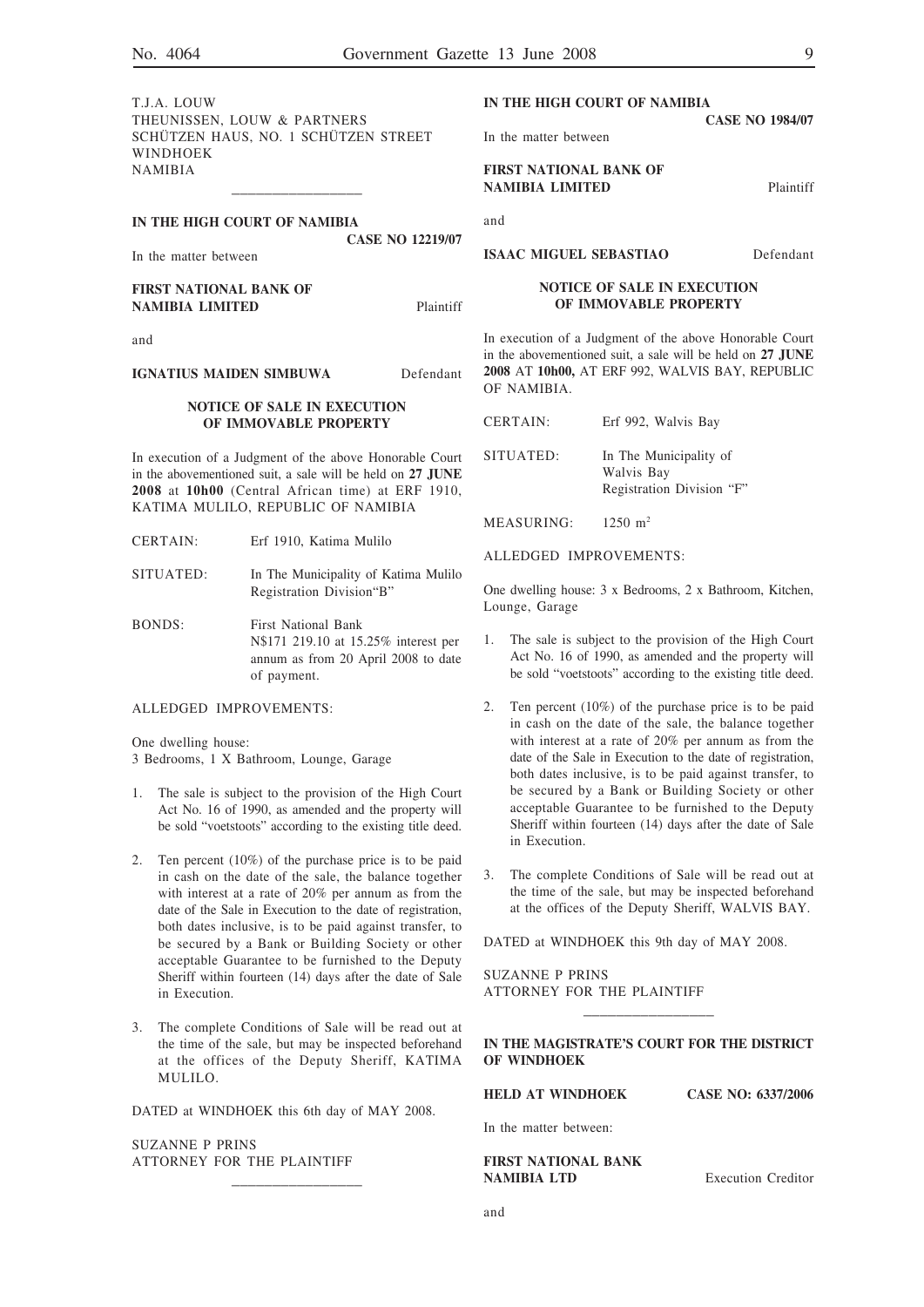#### **KAMACO ENTERPRISE CC** First Execution Debtor **TOBIAS HERMAN** Second Ececution Debtor **ARNOLD NGUJAKE** Third Execution Debtor **MARIA SASAMBA** Fourth Execution Debtor

#### **NOTICE OF SALE IN EXECUTION**

IN EXECUTION of a Judgment granted by the above Honourable Court against the Execution Debtor on the **27 May 2005**, the following property will be sold by public auction on the **14 August 2008**, at **10h00** at the Magistrate's Court, Katutura, Windhoek:

CERTAIN ERF: Erf 4296, Katutura (Extension.12)

SITUATE: In The Municipality of Windhoek

REGISTRATION DIVISION: "K" Khomas Region

MEASURING: 269 (Two Six Nine) Square Metres

Alleged improvements:

- 1 x KITCHEN
- 1 x LOUNGE
- 1 x DINING ROOM
- 2 x BED ROOMS
- 1 x BATH / TOILET COMBINATION
- 1 x GARAGE

#### **MAIN CONDITIONS OF SALE:**

- The Sale is subject to the provisions of the Magistrate's Court Act No. 32 of 1944, as amended.
- 2. The property will be sold "voetstoots" according to the existing title deed.
- 3. One tenth of the purchase price will be payable immediately after the Sale in cash, the balance against transfer to be secured by a bank or building society guarantee or cash.
- 4. The complete conditions of Sale may be inspected at the office of the Messenger of the Court, Windhoek (Tel no: 248568) and at the Plaintiff's Attorneys' offices at the undermentioned address.
- 5. The sale will be in Namibian Dollars.

DATED at WINDHOEK on the 27th day of May 2008.

VAN DER MERWE-GREEFF INC. ATTORNEYS FOR EXECUTION CREDITOR CNR OF BISMARCK & CHURCH STREETS WINDHOEK

#### **IN THE MAGISTRATE'S COURT FOR THE DISTRICT OF WINDHOEK**

\_\_\_\_\_\_\_\_\_\_\_\_\_\_\_\_

**HELD AT WINDHOEK CASE NO: 3706 OF 2006**

In the matter between:

**THE MUNICIPAL COUNCIL OF WINDHOEK** Execution Creditor and

**EUNIKE NAITA NAMTUIKA NAMBAHU** Execution Debtor

#### **NOTICE OF SALE IN EXECUTION**

IN EXECUTION of a Judgment granted by the above Honourable Court against the Execution Debtor on the **26 June 2006**, the following property will be sold by public auction on **26 JUNE 2008**, at **10h00** in the forenoon by the Messenger of the Court for the district of Windhoek in front of the Magistrate's Court, Mungunda Street, Katutura, Windhoek:

| CERTAIN ERF: | Erf 9769, (A Portion of Erf 8445), |
|--------------|------------------------------------|
|              | Katutura (Extension 15), 50        |
|              | Dr.K. Kaunda Street                |

- SITUATE: In The Municipality of Windhoek
- REGISTRATION DIVISION: "K"
- MEASURING: 300m2 (Three Hundred Square Metre)

Alleged improvements: 1 x Kitchen, 2 x Bedrooms , 1 x Inside Bath/Toilet Combination.

#### **MAIN CONDITIONS OF SALE:**

- 1. The Sale is subject to the provisions of the Magistrate's Court Act No. 32 of 1944, as amended.
- 2. The property will be sold "voetstoots" according to the existing title deed.
- 3. One tenth of the purchase price will be payable immediately after the Sale in cash, the balance against transfer to be secured by a bank or building society guarantee.
- 4. The complete conditions of Sale may be inspected at the office of the Messenger of the Court, Windhoek (Tel no: 248568) and at the Plaintiff's Attorneys' offices at the undermentioned address.
- 5. The sale will be in Namibian Dollars and no bid less than N\$1,00 (ONE NAMIBIAN DOLLAR) will be accepted.

DATED at WINDHOEK on 13 May 2008.

VAN DER MERWE-GREEFF INC. ATTORNEYS FOR PLAINTIFF / EXECUTION CREDITOR 20 BISMARCK STREET WINDHOEK

\_\_\_\_\_\_\_\_\_\_\_\_\_\_\_\_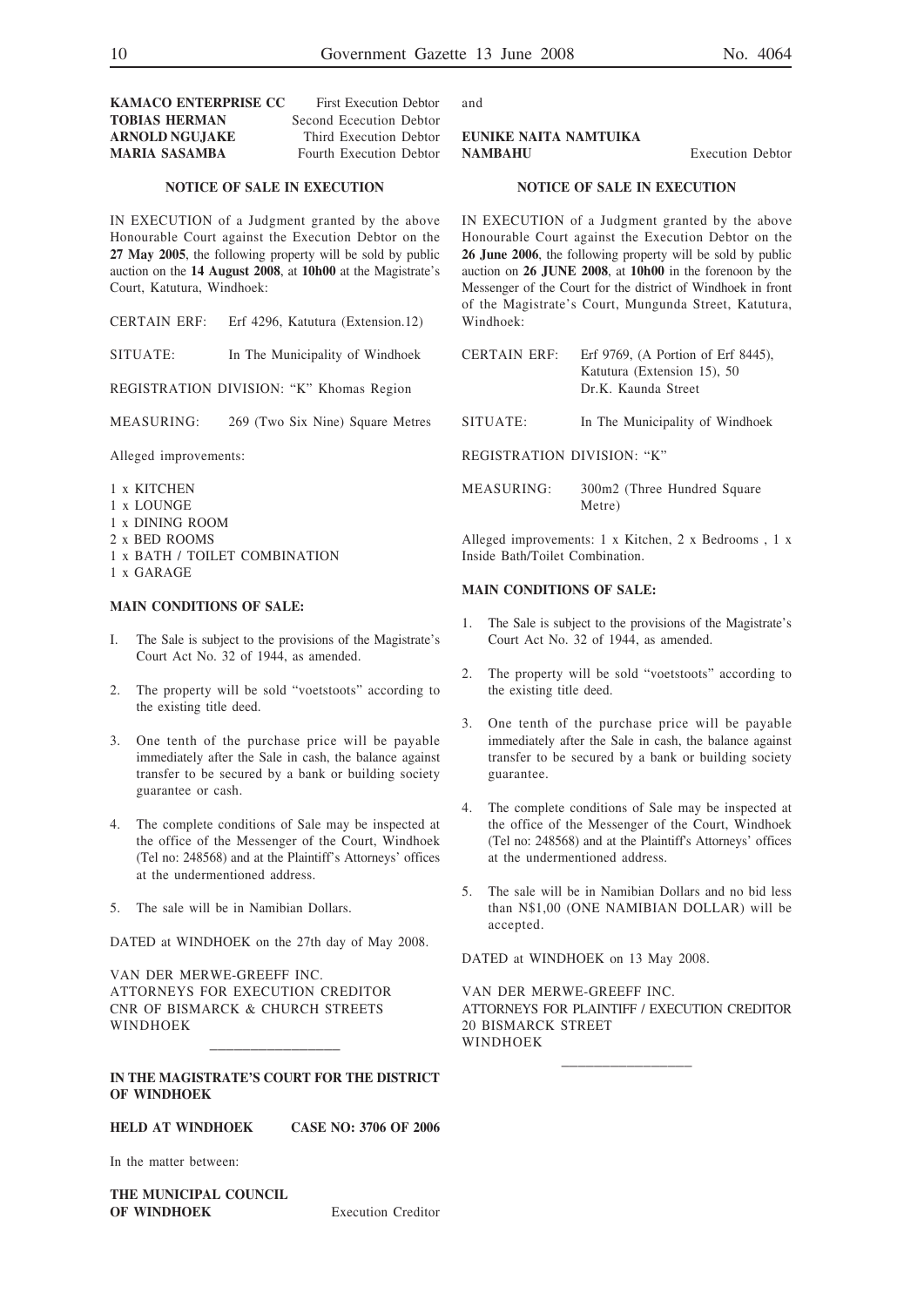#### **IN THE MAGISTRATE'S COURT FOR THE DISTRICT OF OKAHANDJA**

**HELD AT OKAHANDJA CASE NO: 169 OF 2005**

In the matter between:

#### **THE MUNICIPAL COUNCIL OF OKAHANDJA** Execution Creditor

and

#### **ALFRED BERNARDO** Execution Debtor

#### **NOTICE OF SALE IN EXECUTION**

IN EXECUTION of a Judgment granted by the above Honourable Court against the Execution Debtor on the **27 July 2006,** the following property will be sold by public auction on **27 JUNE 2008**, at **10H00** in the forenoon by the Messenger of the Court for the district of **Okahandja** at the undermentioned premises:

CERTAIN ERF: Erf 224 (A Portion of Erf 1), Veddersdal SITUATE: In The Municipality of Okahandja Registration Division: "J" MEASURING: 820m2 (Eight Hundred and Twenty

Square Metre)

## Alleged improvements: Vacant Erf.

#### **MAIN CONDITIONS OF SALE:**

- 1. The Sale is subject to the provisions of the Magistrate's Court Act No. 32 of 1944, as amended.
- 2. The property will be sold "voetstoots" according to the existing title deed.
- 3. One tenth of the purchase price will be payable immediately after the Sale in cash, the balance against transfer to be secured by a bank or building society guarantee.
- 4. The complete conditions of Sale may be inspected at the office of the Messenger of the Court, Okahandja (Tel no: 062 - 503553) and at the Plaintiff's Attorneys' offices at the under mentioned address.
- 5. The sale will be in Namibian Dollars and no bid less than N\$1,00 (ONE NAMIBIAN DOLLAR) will be accepted.

DATED AT WINDHOEK on 6 MAY 2008.

VAN DER MERWE-GREEFF INC. ATTORNEYS FOR PLAINTIFF / EXECUTION CREDITOR 20 BISMARCK STREET WINDHOEK

\_\_\_\_\_\_\_\_\_\_\_\_\_\_\_\_

**CASINO'S AND GAMBLING HOUSES ACT, 1994,**

#### **NOTICE OF APPLICATION IN TERMS OF SECTION 16(3) FOR THE**

#### **PERMANENT REMOVAL OF A GAMBLING HOUSE LICENCE.**

Notice is hereby given of the application for the removal of a licence of which the details are given below. Any person who wishes to object to the application in terms of section 19(1) may submit his/her objection in the prescribed manner to the secretary not later than 21 days after the publication of this notice.

#### **SECRETARY: CASINO BOARD**

Name of licence holder: E. Mvula

| Type of licence:<br>Gambling House Licence |  |  |  |  |  |  |  |
|--------------------------------------------|--|--|--|--|--|--|--|
|--------------------------------------------|--|--|--|--|--|--|--|

Name of accommodation establishment or retail liquor business:

Club Fantasy Oshakati

Physical address of premises to which the licence will be moved:

La Cave Bottle Store Erf 10, Augustino Netto Street Main Road Oshakati West

#### **CASINO'S AND GAMBLING HOUSES ACT, 1994,**

#### **NOTICE OF APPLICATION IN TERMS OF SECTION 16(2) FOR TRANSFER OF A GAMBLING HOUSE LICENCE.**

\_\_\_\_\_\_\_\_\_\_\_\_\_\_\_\_

Notice is hereby given of the application for the transfer of a licence of which the details are given below. Any person who wishes to object to the application in terms of section 19(1) may submit his/her objection in the prescribed manner to the secretary not later than 21 days after the publication of this notice.

#### **SECRETARY: CASINO BOARD**

Name of licence holder: Jaco Muller

Type of licence: Gambling House Licence

Name of accommodation establishment or retail liquor business:

Orwetoweni Gambling House Otjiwarongo

Name of proposed transferee: Wouter Louw

Physical address of premises to which the licence will be moved:

\_\_\_\_\_\_\_\_\_\_\_\_\_\_\_\_

Erf 1140 Orwetoveni Otjiwarongo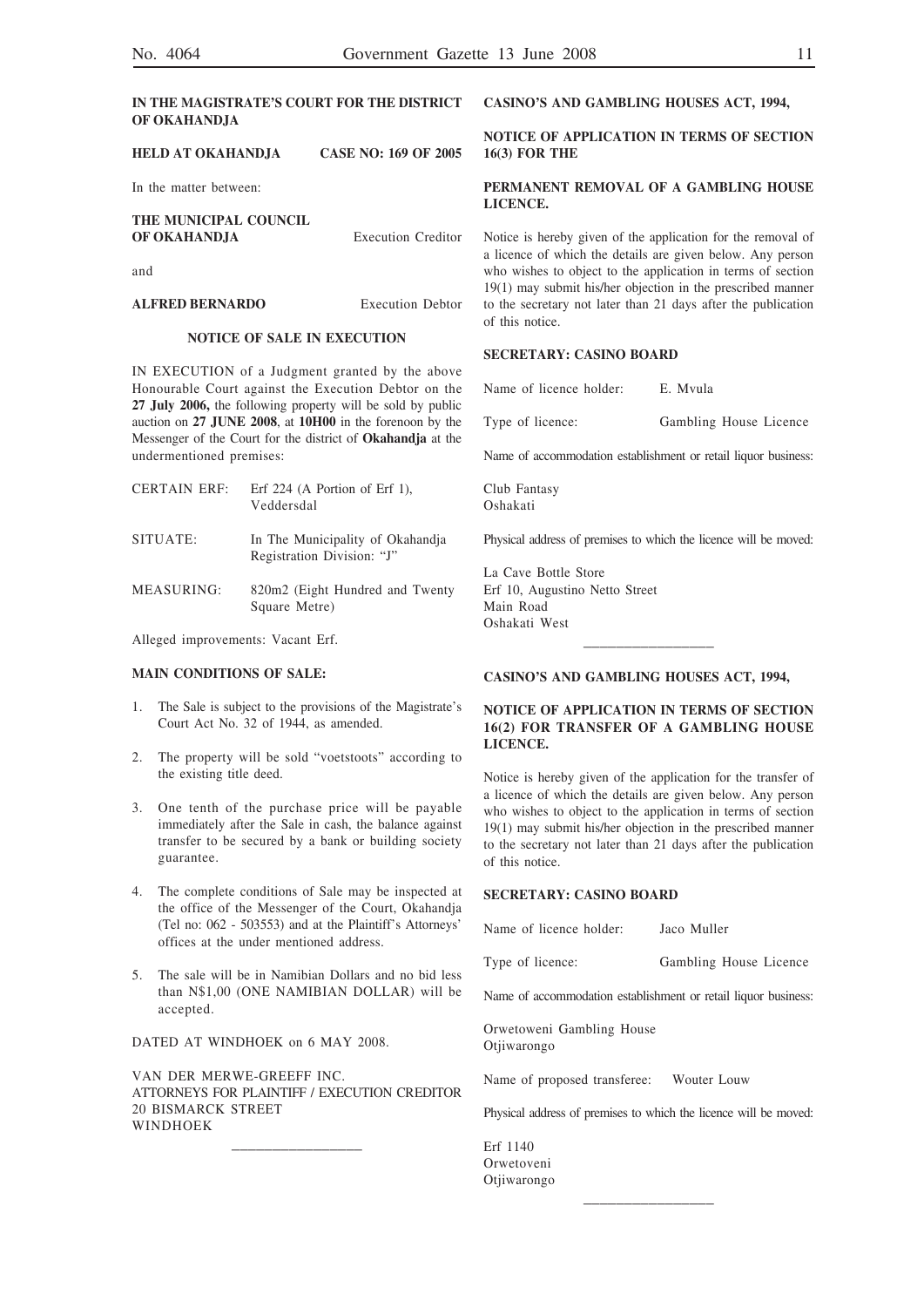#### **NOTICE OF TRANSFER OF BUSINESS**

TAKE NOTICE that **LOUIS HENDRIK SCHEUN** and **JOHANNA MARIA ELIZABETH HANCKE**, intends to alienate and dispose f the business being conducted by it under the narne and style of **"4 U SHOPPING CENTRE"** at **ERF NO. 521 MONDESA, SWAKOPMUND**, to and in favour of **KARAS AUTO GAS NAMIBIA**, who shali carry on the aforesaid bu,ilness for their own account under the name and style of 4 U SHOPPING CENTRE on the aforesaid premises, and this publication shall serve as due notice having been given in terms of Section 34 of the Insolvency Act No. 24 of 1936,

DATED at SWAKOPMUND on this 4th day of JUNE 2008.

KINGHORN ASSOCIATES LEGAL PRACTITIONER FOR PARTIES THE COURTYARD DANIEL TJONGARERO AVENUE P.O. BOX 1455 SWAMPMUND

#### **NOTICE OF LOST LAND TITLE NO. B 4563**

\_\_\_\_\_\_\_\_\_\_\_\_\_\_\_\_

Notice is hereby given that I WILLEM CHRISTIAAN RITTMANN intend to apply for a certified copy of:

| CERTAIN:      | Erf B 4563 Rehoboth |
|---------------|---------------------|
| MEASURING:    | 1573 Square Metres  |
| SITUATE:      | Town of Rehoboth    |
| DATED:        | 3 May 1989          |
| the property: | W.C. Rittmann       |

All persons who object to the issue of such copy are hereby required to lodge their objections in writing with the Registrar within three weeks from the publication of this notice.

Dated at Windhoek this 5 day of June 2008.

W.C. RITTMANN P.O. BOX 3051 WINDHOEK

#### **NOTICE OF REGISTRATION AS A WELFARE ORGANIZATION**

\_\_\_\_\_\_\_\_\_\_\_\_\_\_\_\_

The **MAMMADU TRUST** applied for registration as a welfare organization in terms of section 19 of the National Welfare'Act, 1965 (Act 79 of 1965), as amended.

The objects of the organization read as follows:

1. To uplift and empower orphans and vulnerable children (OVC) and people in difficult circumstances by establishing a multi-purpose community center, where different services will be available eg. Day care, after school care, feeding scheme, educational talks, sport education, info on how to protect yourself from drugs and alcoholism, info to HIV affected mothers, library to study.

- 2. To ensure a proper education for OVC by providing their basic needs such as school fees and uniforms.
- 3. To liaise with other organizations working in the same field for support exchange of information and to learn from each other.
- 4. To solicit funds in order to fulfill the objects of the trust.

Any person or persons desiring to raise objections against the registration of the organization, must submit such representation to the Permanent Secretary of the Ministry of Health and Social Services, Private Bag 13198, Windhoek within twenty-one days as from the date of advertisement.

THE CHAIRPERSON P.O. BOX 40263 WINDHOEK

#### **THE ALIENS ACT, 1937 NOTICE OF INTENTION OF CHANGE OF SURNAME**

\_\_\_\_\_\_\_\_\_\_\_\_\_\_\_\_

I, **POPA RUBERT TOVARA**, residing at Divundu, Rundu and unemployed, intend applying to the Minister of Home Affairs for authority under section 9 of the Aliens Act, 1937, to assume the surname **POPA** for the reasons that DIKUWA LUPERT is my great grand fathers name.

I previously bore the name **RUPERT TOVARA DIKUWA.**

Any person who objects to my assumption of the said surname of **POPA** should as soon as may be lodge his or her objection, in writing, with a statement of his or her reasons therefor, with the Magistrate of Windhoek.

**R.T. DIKUWA P.O. BOX 724 NOORDOEWER**

#### **THE ALIENS ACT, 1937 NOTICE OF INTENTION OF CHANGE OF SURNAME**

\_\_\_\_\_\_\_\_\_\_\_\_\_\_\_\_

I, **PHILLIPUS JOHANNES**, residing at Omupembe Okongo and employed as a Handyman at Minister of Works and Transport, intend applying to the Minister of Home Affairs for authority under section 9 of the Aliens Act, 1937, to assume the surname **SHILIMEDIMO** for the reasons that I was used my father's first name's instead of surname.

I previously bore the name **JOHANNES.**

I intend also applying for authority to change the surname of my wife **NDINEHAFO NDESHIHAFELA TUYENIKELAO** to **SHILEDIMO**

Any person who objects to my assumption of the said surname of **SHILEDIMO** should as soon as may be lodge his or her objection, in writing, with a statement of